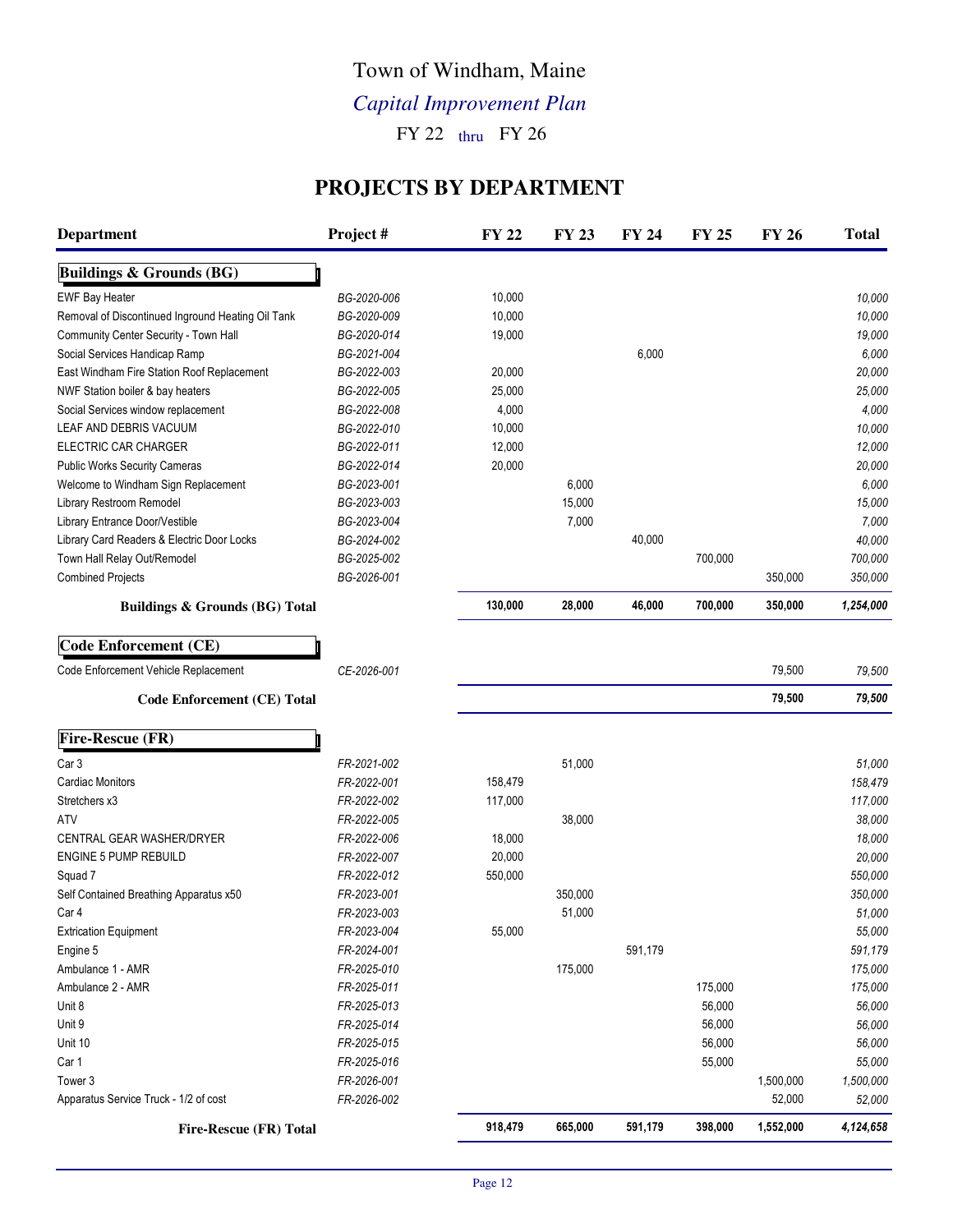| <b>Department</b>                      | Project#    | <b>FY 22</b> | <b>FY 23</b> | FY 24   | <b>FY 25</b> | <b>FY 26</b> | <b>Total</b> |
|----------------------------------------|-------------|--------------|--------------|---------|--------------|--------------|--------------|
| <b>Information Services (IS)</b>       |             |              |              |         |              |              |              |
| SERVER REPLACEMENT AT PUBLIC SAFETY    | IS-2022-002 | 50,000       |              |         |              |              | 50,000       |
| FIREWALL AND SWITCH REPLACEMENT        | IS-2023-002 |              | 50,000       |         |              |              | 50,000       |
| BARRACUDA BACKUP REPLACEMENT           | IS-2025-001 |              |              |         | 28,000       |              | 28,000       |
| <b>Information Services (IS) Total</b> |             | 50,000       | 50,000       |         | 28,000       |              | 128,000      |
| Library (LB)                           |             |              |              |         |              |              |              |
| Children's Room shelving               | LB-2020-001 |              | 74,500       |         |              |              | 74,500       |
| Public Library Teen Area Shelving      | LB-2021-001 | 26,050       |              |         |              |              | 26,050       |
| Library (LB) Total                     |             | 26,050       | 74,500       |         |              |              | 100,550      |
| <b>Parks and Recreation (PR)</b>       |             |              |              |         |              |              |              |
| Lowell Parking Lot Expansion           | PR-2021-003 | 240,000      |              |         |              |              | 240,000      |
| Dundee Parking Lot Improvements        | PR-2021-007 |              | 12,000       |         |              |              | 12,000       |
| Dog Park - Donnabeth Lippman Park      | PR-2022-001 |              |              | 40,000  |              |              | 40,000       |
| Lowell Playground Replacement          | PR-2022-002 | 56,000       |              |         |              |              | 56,000       |
| LIPPMAN PARK DESIGN AND ENGINEERING    | PR-2022-005 | 20,000       |              |         |              |              | 20,000       |
| Town Hall Playground                   | PR-2023-001 |              | 75,000       |         |              |              | 75,000       |
| Community Park Project Phase III       | PR-2023-002 |              | 300,950      |         |              |              | 300,950      |
| Community Park Phase IV                | PR-2024-002 |              |              | 160,000 |              |              | 160,000      |
| <b>Parks and Recreation (PR) Total</b> |             | 316,000      | 387,950      | 200,000 |              |              | 903,950      |
| Police (PD)                            |             |              |              |         |              |              |              |
|                                        |             |              |              |         |              |              |              |
| <b>TASER</b>                           | PD-2022-001 | 9,470        | 14,400       | 14,400  | 14,400       | 14,400       | 67,070       |
| <b>BODY CAMERAS</b>                    | PD-2022-002 | 33,000       |              |         |              |              | 33,000       |
| Police (PD) Total                      |             | 42,470       | 14,400       | 14,400  | 14,400       | 14,400       | 100,070      |
| PWD - Equip (PW)                       |             |              |              |         |              |              |              |
| Loader #25                             | PW-2018-001 |              | 230,000      |         |              |              | 230,000      |
| Pickup #98                             | PW-2020-004 |              | 50,000       |         |              |              | 50,000       |
| (1) WALKER RIDING LAWN MOWER           | PW-2020-014 | 14,000       |              |         |              |              | 14,000       |
| 2nd Sweeper                            | PW-2021-002 | 230,000      |              |         |              |              | 230,000      |
| Skid Steer #28                         | PW-2021-004 |              | 80,000       |         |              |              | 80,000       |
| Pickup #97                             | PW-2021-006 | 60,000       |              |         |              |              | 60,000       |
| Dump Truck #01                         | PW-2021-007 | 215,000      |              |         |              |              | 215,000      |
| Pickup #99                             | PW-2021-008 |              | 50,000       |         |              |              | 50,000       |
| Dump Truck #2                          | PW-2022-001 |              |              | 190,000 |              |              | 190,000      |
| <b>NEW TRACKLESS</b>                   | PW-2022-002 | 185,000      |              |         |              |              | 185,000      |
| Pickup #81                             | PW-2022-003 |              | 50,000       |         |              |              | 50,000       |
| <b>TRUCK/CAR LIFT</b>                  | PW-2022-006 | 18,000       |              |         |              |              | 18,000       |
| Dump Truck #4                          | PW-2022-007 | 190,000      |              |         |              |              | 190,000      |
| <b>FORK LIFT</b>                       | PW-2022-012 | 26,000       |              |         |              |              | 26,000       |
| Dump Truck #3                          | PW-2023-002 |              | 190,000      |         |              |              | 190,000      |
| Roller                                 | PW-2024-004 |              |              | 35,500  |              |              | 35,500       |
| Trackless Sidewalk Machine #24         | PW-2024-005 |              |              | 185,000 |              |              | 185,000      |
| Dump Truck #8                          | PW-2025-001 |              |              |         | 190,000      |              | 190,000      |
| Dump Truck #9                          | PW-2025-002 |              |              |         | 215,000      |              | 215,000      |
| Pickup #80                             | PW-2025-003 |              |              |         | 50,000       |              | 50,000       |
| Pickup #96                             | PW-2025-004 |              |              |         | 50,000       |              | 50,000       |
| Dump Truck #10                         | PW-2026-001 |              |              |         |              | 190,000      | 190,000      |
| Dump Truck #11                         | PW-2026-002 |              |              |         |              | 190,000      | 190,000      |
| <b>Bale Chopper</b>                    | PW-2026-003 |              |              |         |              | 8,000        | 8,000        |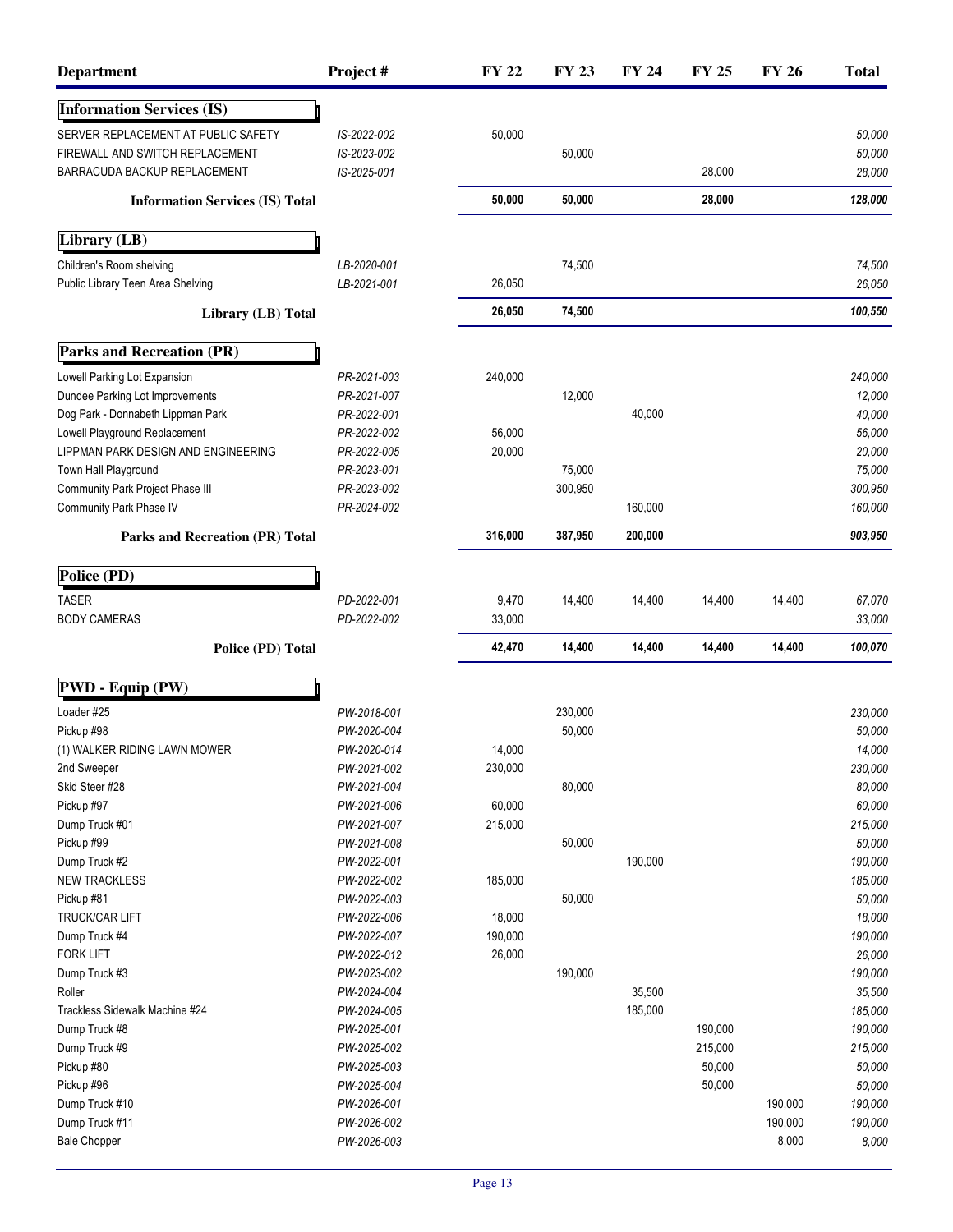| <b>Department</b>                                       | Project#    | <b>FY 22</b> | <b>FY 23</b> | <b>FY 24</b> | <b>FY 25</b> | <b>FY 26</b> | <b>Total</b> |
|---------------------------------------------------------|-------------|--------------|--------------|--------------|--------------|--------------|--------------|
| <b>PWD - Equip (PW) Total</b>                           |             | 938,000      | 650,000      | 410,500      | 505,000      | 388,000      | 2,891,500    |
| <b>PWD - Roads - (RD)</b>                               |             |              |              |              |              |              |              |
| Paving Land of Nod Road                                 | RD-2020-004 | 200,000      |              |              |              |              | 200,000      |
| Vance Drive Paving                                      | RD-2020-008 | 40,150       |              |              |              |              | 40,150       |
| Pinewood Acres Paving                                   | RD-2020-009 |              | 140,800      |              |              |              | 140,800      |
| <b>Engineering Services</b>                             | RD-2020-010 | 50,000       | 50,000       | 50,000       | 50,000       | 50,000       | 250,000      |
| Road projects - Supplies & Materials                    | RD-2020-011 | 37,500       | 37,500       | 45,000       | 45,000       | 45,000       | 210,000      |
| Road Projects - Outside Contractors                     | RD-2020-012 | 37,500       | 50,000       | 50,000       |              |              | 137,500      |
| Road Projects - Equipment Rental                        | RD-2020-013 | 75,000       | 75,000       | 75,000       | 75,000       | 75,000       | 375,000      |
| VARNEY MILL RD PAVING                                   | RD-2021-001 | 258,500      |              |              |              |              | 258,500      |
| Lantern Lane Cross Culvert                              | RD-2021-002 | 207,260      |              |              |              |              | 207,260      |
| RETAINERS FY 20 PROJECTS                                | RD-2021-004 | 18,752       |              |              |              |              | 18,752       |
| <b>Hillcrest Subdivision</b>                            | RD-2022-002 | 143,000      |              |              |              |              | 143,000      |
| Abby & Oak Subdivision                                  | RD-2022-003 | 71,500       |              |              |              |              | 71,500       |
| <b>High Street Paving</b>                               | RD-2022-004 |              | 192,500      |              |              |              | 192,500      |
| HALL ROAD -REBUILD                                      | RD-2022-005 |              | 500,000      |              |              |              | 500,000      |
| Gosher and Gateway Overlay                              | RD-2022-006 | 30,000       |              |              |              |              | 30,000       |
| Depot Street Reconstruction & Paving                    | RD-2022-013 | 1,500,000    |              |              |              |              | 1,500,000    |
| Varney Mill Estate Subdivision                          | RD-2023-002 |              | 540,000      |              |              |              | 540,000      |
| Falmouth Road Rte 115 to Stevens Rd                     | RD-2023-003 |              | 160,300      |              |              |              | 160,300      |
| RIVER ROAD/202 PED & INTERSECTION                       | RD-2023-004 |              | 1,400,000    |              |              |              | 1,400,000    |
| <b>IMPROVEMENTS</b>                                     |             |              |              |              |              |              |              |
| PAVING AND RECONSTRUCTION                               | RD-2024-001 |              | 800,000      | 985,000      | 1,200,000    | 1,200,000    | 4,185,000    |
| <b>Barnes Road</b>                                      | RD-2024-002 |              |              | 720,000      |              |              | 720,000      |
| Collinwood Circle & Running Brook Development           | RD-2024-003 |              |              | 105,000      |              |              | 105,000      |
| PUBLIC DIRT ROAD IMPROVEMENTS                           | RD-2025-001 | 200,000      |              |              | 500,000      | 500,000      | 1,200,000    |
| <b>PWD - Roads - (RD) Total</b>                         |             | 2,869,162    | 3,946,100    | 2,030,000    | 1,870,000    | 1,870,000    | 12,585,262   |
| Town Clerk (TC)                                         |             |              |              |              |              |              |              |
| <b>Conservation of Town Records</b>                     | TC-2020-001 | 6,630        | 3,810        |              |              |              | 10,440       |
| <b>Town Clerk (TC) Total</b>                            |             | 6,630        | 3,810        |              |              |              | 10,440       |
| <b>Town Mgr/Finance (TM)</b>                            |             |              |              |              |              |              |              |
|                                                         |             |              |              |              |              |              |              |
| 21ST CENTURY DOWNTOWN PLAN                              | TM-2020-002 | 625,000      |              |              |              |              | 625,000      |
| Depot Street -Sewer Pump Station                        | TM-2020-003 | 250,000      |              |              |              |              | 250,000      |
| PUBLIC DIRT ROAD SURVEYING                              | TM-2021-006 |              | 30,000       | 30,000       | 30,000       | 30,000       | 120,000      |
| Grant Matching Funds - Carry Fwd at Year End            | TM-2021-007 | 25,000       |              |              |              |              | 25,000       |
| <b>Community Center Study</b>                           | TM-2021-008 |              | 50,000       |              |              |              | 50,000       |
| Smith Cemetery Expansion                                | TM-2021-009 |              | 50,000       | 75,000       | 75,000       | 75,000       | 275,000      |
| <b>BUILDING STUDY - LIBRARY</b>                         | TM-2022-001 | 25,000       |              |              |              |              | 25,000       |
| <b>MISC PROJECTS</b>                                    | TM-2022-002 | 20,000       |              |              |              |              | 20,000       |
| <b>RESERVE - FUTURE DEBT</b>                            | TM-2022-003 | 150,000      |              |              |              |              | 150,000      |
| <b>RESERVE - ROADS/LEGAL</b>                            | TM-2022-004 | 20,000       |              |              |              |              | 20,000       |
| TOWN HALL AWNING                                        | TM-2022-005 | 15,000       |              |              |              |              | 15,000       |
| N WINDHAM WASTEWATER SYSTEM LAND<br><b>ACQUISITION</b>  | TM-2022-009 | 100,000      |              |              |              |              | 100,000      |
| N WINDHAM ACCESS ROAD LAND ACQUISITION                  | TM-2022-010 | 100,000      |              |              |              |              | 100,000      |
| <b>WAYFINDING SIGNAGE PROGRAM</b>                       | TM-2022-011 | 10,000       | 40,000       |              |              |              | 50,000       |
| <b>STORAGE FACILITY</b>                                 | TM-2022-012 | 250,000      |              |              |              |              | 250,000      |
| S WINDHAM SIDEWALK & PARKING IMPROVEMENT<br><b>PROJ</b> | TM-2022-013 | 209,000      |              |              |              |              | 209,000      |
| <b>MANCHESTER FIELDS</b>                                | TM-2022-014 | 1,350,000    |              |              |              |              | 1,350,000    |
| <b>FUTURE OPEN SPACE</b>                                | TM-2022-015 |              | 400,000      |              |              |              | 400,000      |
| <b>Multifunction Device Replacements</b>                | TM-2025-001 |              |              |              | 30,000       |              | 30,000       |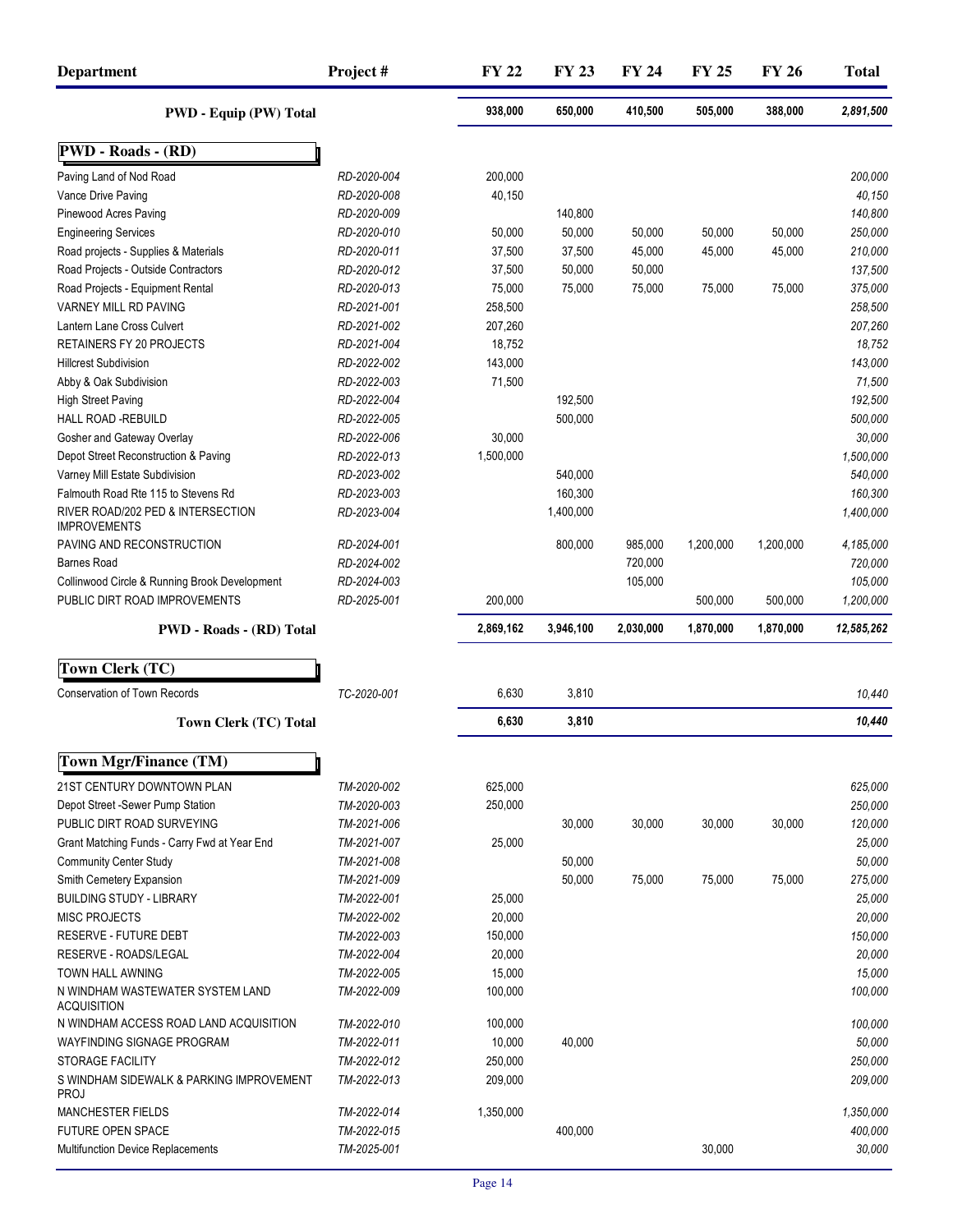| <b>Department</b>                        | Project #   | <b>FY 22</b> | <b>FY 23</b> | FY 24     | <b>FY 25</b> | FY 26     | <b>Total</b> |
|------------------------------------------|-------------|--------------|--------------|-----------|--------------|-----------|--------------|
| <b>Multifunction Device Replacements</b> | TM-2026-001 |              |              |           |              | 30.000    | 30.000       |
| Town Mgr/Finance (TM) Total              |             | 3.149.000    | 570.000      | 105.000   | 135.000      | 135.000   | 4,094,000    |
| <b>GRAND TOTAL</b>                       |             | 8,445,791    | 6.389.760    | 3.397.079 | 3.650.400    | 4.388.900 | 26,271,930   |